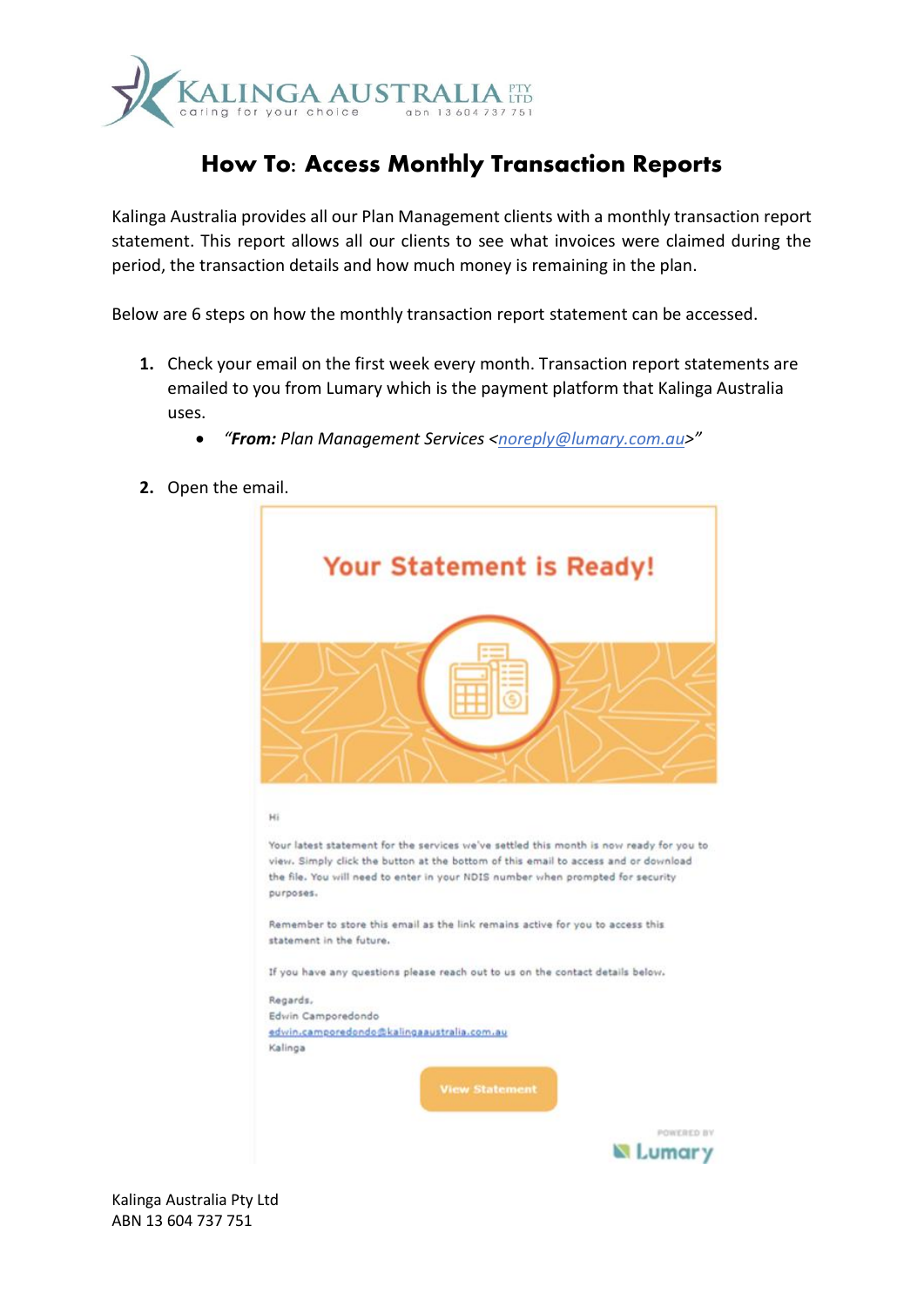

| Remember to store this email as the link remains active for you to access this<br>statement in the future. |
|------------------------------------------------------------------------------------------------------------|
|                                                                                                            |
| If you have any questions please reach out to us on the contact details below.                             |
| Regards,                                                                                                   |
| Edwin Camporedondo                                                                                         |
| edwin.camporedondo@kalingaaustralia.com.au                                                                 |
| Kalinga                                                                                                    |
|                                                                                                            |
| <b>View Statement</b>                                                                                      |
|                                                                                                            |
|                                                                                                            |
| POWERED BY                                                                                                 |
| mar y                                                                                                      |

- **4.** Once you have clicked on this view statement, you will need to enter in the NDIS number.
	- Please make sure there are **no spaces** in the NDIS number.
	- NDIS number should only start with **430** or **431.**

| Please enter your NDIS number to confirm access to this document |  |  |
|------------------------------------------------------------------|--|--|
| NDIS No                                                          |  |  |
| <b>Confirm</b>                                                   |  |  |

**5.** Once the NDIS number has been entered, click on '**click here to download'**.



Kalinga Australia Pty Ltd ABN 13 604 737 751